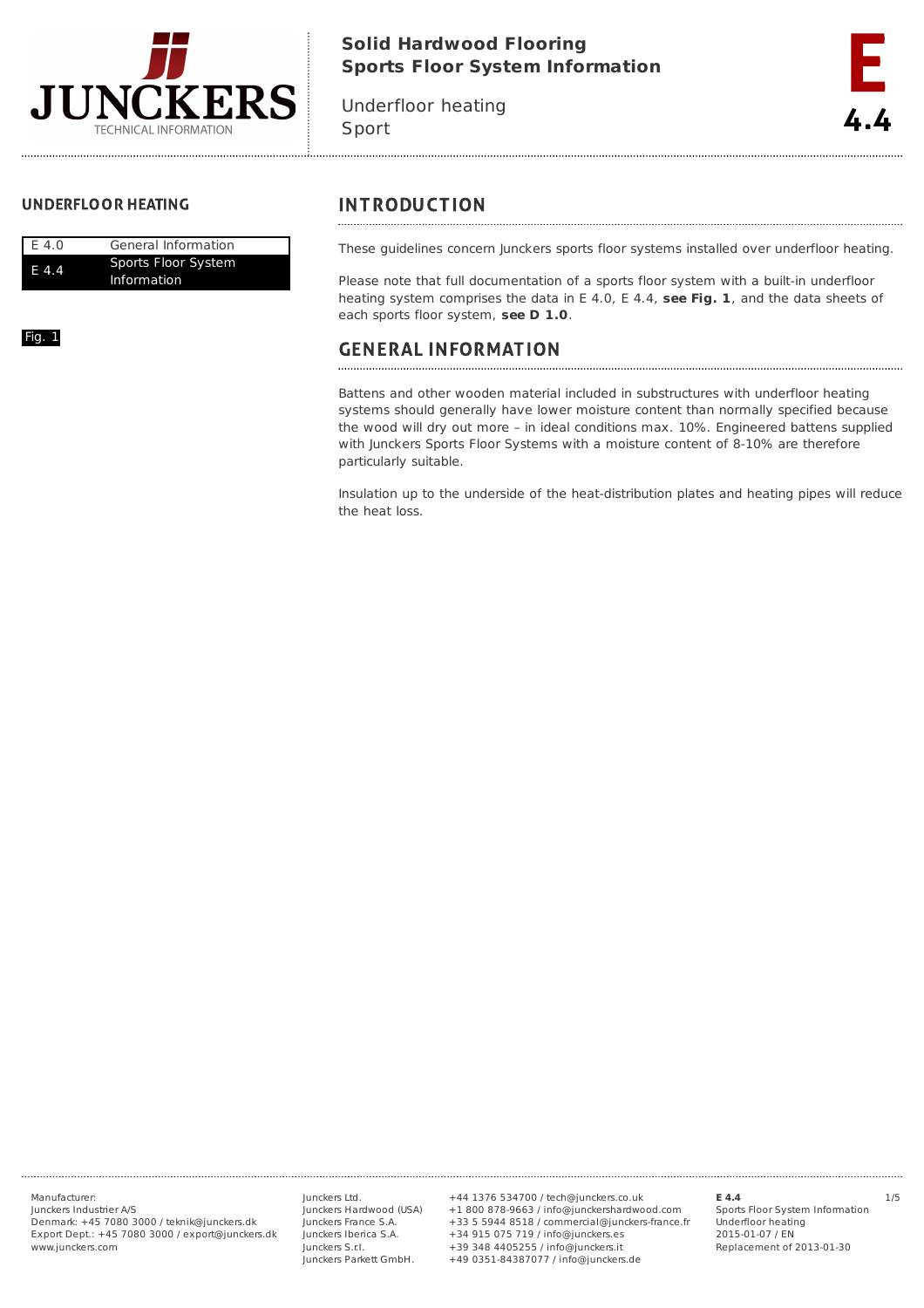

# **COMPONENTS**

# **1 - Boards**

• lunckers 22 mm boards for sports floors

#### **2 - Nails**

• 22 x 45 mm machine J-Nails

### **3 - Batten systems**

- Unobat 45, batten thickness 23 mm
- Blubat 52, batten thickness 30 mm

#### **4 - Junckers Moisture barrier**

• 0.20 mm PE membrane

### **5 - Subfloor**

• Concrete with embedded heating pipes or cables

#### Fig. 2

# UNOBAT 45 AND BLUBAT 52 OVER UNDERFLOOR HEATING

Junckers Unobat 45 and Blubat 52 sports floor systems can be laid on concrete or screeded subfloors with cast-in heating pipes or cables. It is extremely important that the floor heating system is designed to achieve a stable temperature across the surface of the concrete or screed. The following applies to heating pipes in concrete or screeded floors:

To ensure an even temperature distribution, on casting there must be min. 30 mm of concrete or screed above the heating pipes. The pipes should not be spaced more than 300 mm apart, and the cables not more than 150 mm apart.

The residual moisture contained in the concrete or screed should not exceed 90% RH (UK: Concrete moisture max. 65% RH acc. to BS 8201, when checked by measurement).

Moisture barrier: All overlaps must be taped using 50 mm wide tape.

For detailed sports floor system information, **see D 11.2** and **D 6.2**.



Junckers Industrier A/S Denmark: +45 7080 3000 / teknik@junckers.dk Export Dept.: +45 7080 3000 / export@junckers.dk www.junckers.com

Junckers Ltd. Junckers Hardwood (USA) Junckers France S.A. Junckers Iberica S.A. Junckers S.r.I. Junckers Parkett GmbH.

Manufacturer: Junckers Ltd. +44 1376 534700 / tech@junckers.co.uk **E 4.4** 2/5 +1 800 878-9663 / info@junckershardwood.com +33 5 5944 8518 / commercial@junckers-france.fr +34 915 075 719 / info@junckers.es +39 348 4405255 / info@junckers.it +49 0351-84387077 / info@junckers.de

**E 4.4**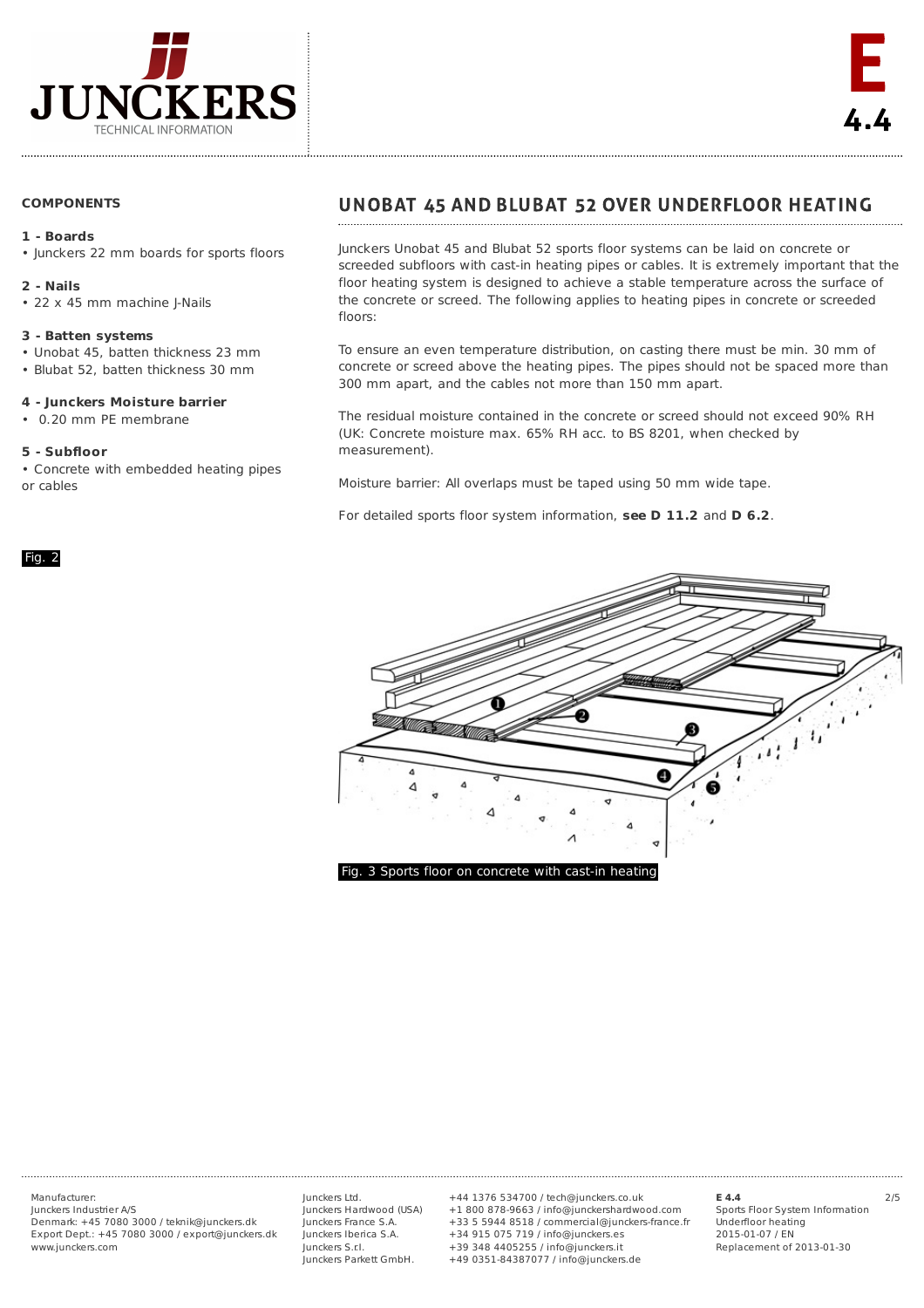

# **COMPONENTS**

# **1 - Boards**

• lunckers 22 mm boards for sports floors

# **2 - Clips**

## **3 - Intermediate layer**

• 10 mm Junckers Sportsfoam, **see H 3.3**

# **4 - Junckers Moisture barrier**

• 0.20 mm PE membrane

# **5 - Subfloor**

Fig. 4

• Concrete with embedded heating pipes or cables

# **CLIP SPORTS FLOOR SYSTEM OVER UNDERFLOOR HEATING**

Junckers Clip Sports Floor System can be laid on concrete or screeded subfloors with castin heating pipes or cables. It is extremely important that the floor heating system is designed to achieve a stable temperature across the surface of the concrete or screed. The following applies to heating pipes in concrete or screeded floors:

To ensure an even temperature distribution, on casting there must be min. 30 mm of concrete or screed above the heating pipes. The pipes should not be spaced more than 300 mm apart, and the cables not more than 150 mm apart. The residual moisture contained in the concrete or screed should not exceed 90% RH

(UK: Concrete moisture max. 65% RH acc. to BS 8201, when checked by measurement).

Moisture barrier: All overlaps must be taped using 50 mm wide tape. For detailed sports floor system information, **see D 2.1**.



Fig. 5 Clip sports floor on concrete with cast-in heating

Junckers Industrier A/S Denmark: +45 7080 3000 / teknik@junckers.dk Export Dept.: +45 7080 3000 / export@junckers.dk www.junckers.com

Junckers Ltd. Junckers Hardwood (USA) Junckers France S.A. Junckers Iberica S.A. Junckers S.r.I. Junckers Parkett GmbH.

Manufacturer: Junckers Ltd. +44 1376 534700 / tech@junckers.co.uk **E 4.4** 3/5 +1 800 878-9663 / info@junckershardwood.com +33 5 5944 8518 / commercial@junckers-france.fr +34 915 075 719 / info@junckers.es +39 348 4405255 / info@junckers.it +49 0351-84387077 / info@junckers.de

**E 4.4**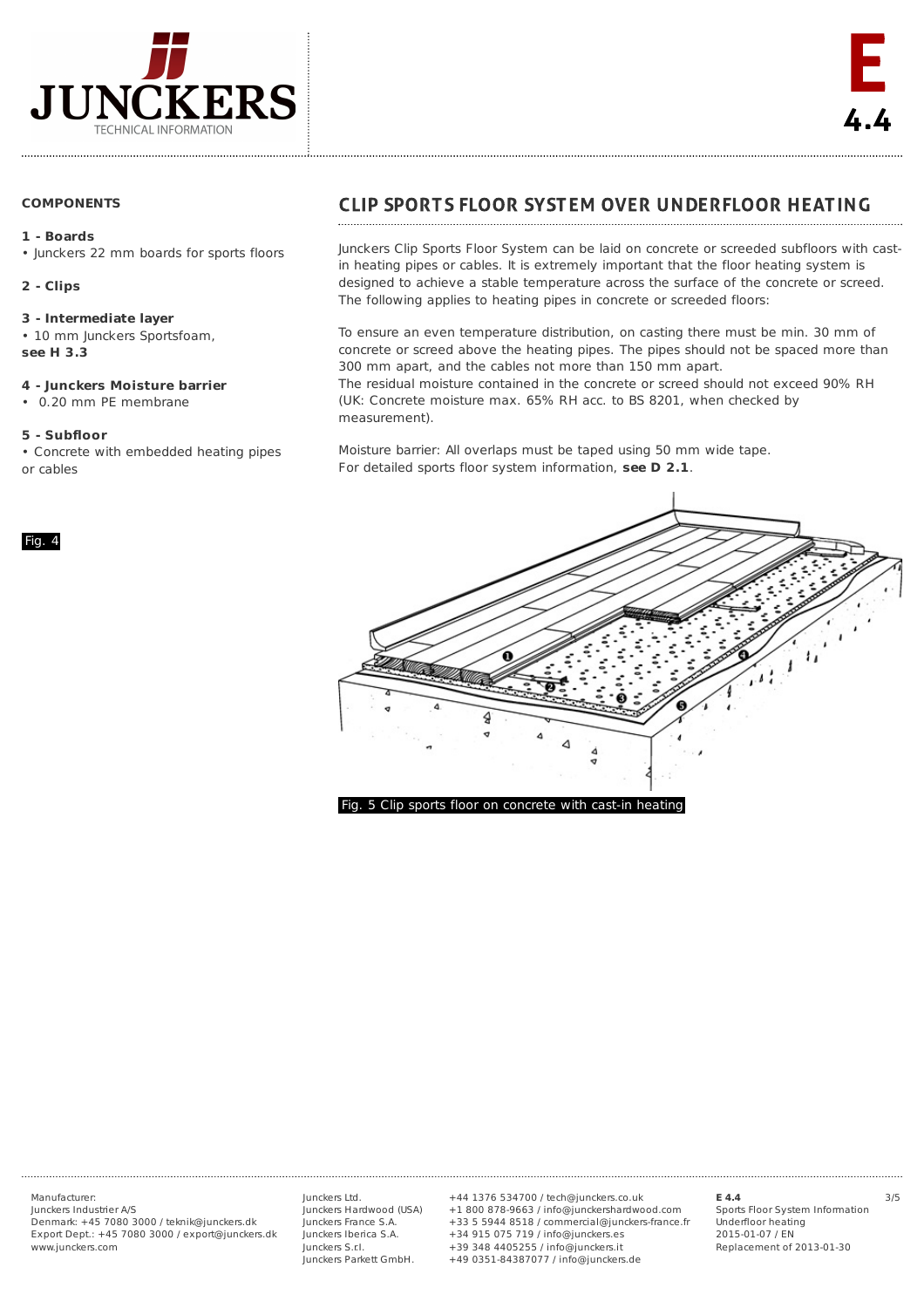

# **COMPONENTS**

# **1 - Boards**

• lunckers 22 mm boards for sports floors

#### **2 - Nails**

• 2,2mm x 45mm machine J-nails

## **3 - Batten Systems**

- Unobat 62+
- Bases from 20-50mm of height

# **4 - Heating Pipes**

**5 - Insulation**

• 20-50mm thickness

### **6 - Moisture barrier**

• 0,20mm PE Membrane

## Fig. 6

# **UNOBAT 62+ WITH UNDERFLOOR HEATING**

The Junckers sports floor system Unobat 62+ with an underfloor heating system built in between battens. The heating pipes are laid on a 50mm hard plate of insulation.

To ensure an even temperature distribution, the pipes should not be spaced more than 300mm apart.

the residual moisture contained in the concrete or screed should not exceed 90 % RH C UK. Concrete moisture max 65 % RH acc. to BS 8201 when checked by measurement.

Moirsure barrier: All overlaps must be taped using 50mm wide tape.

For detailed sports floor system information **see D 8.2.1**



Junckers Industrier A/S Denmark: +45 7080 3000 / teknik@junckers.dk Export Dept.: +45 7080 3000 / export@junckers.dk www.junckers.com

Junckers Ltd. Junckers Hardwood (USA) Junckers France S.A. Junckers Iberica S.A. Junckers S.r.I. Junckers Parkett GmbH.

Manufacturer: Junckers Ltd. +44 1376 534700 / tech@junckers.co.uk **E 4.4** 4/5 +1 800 878-9663 / info@junckershardwood.com +33 5 5944 8518 / commercial@junckers-france.fr +34 915 075 719 / info@junckers.es +39 348 4405255 / info@junckers.it +49 0351-84387077 / info@junckers.de

#### **E 4.4**